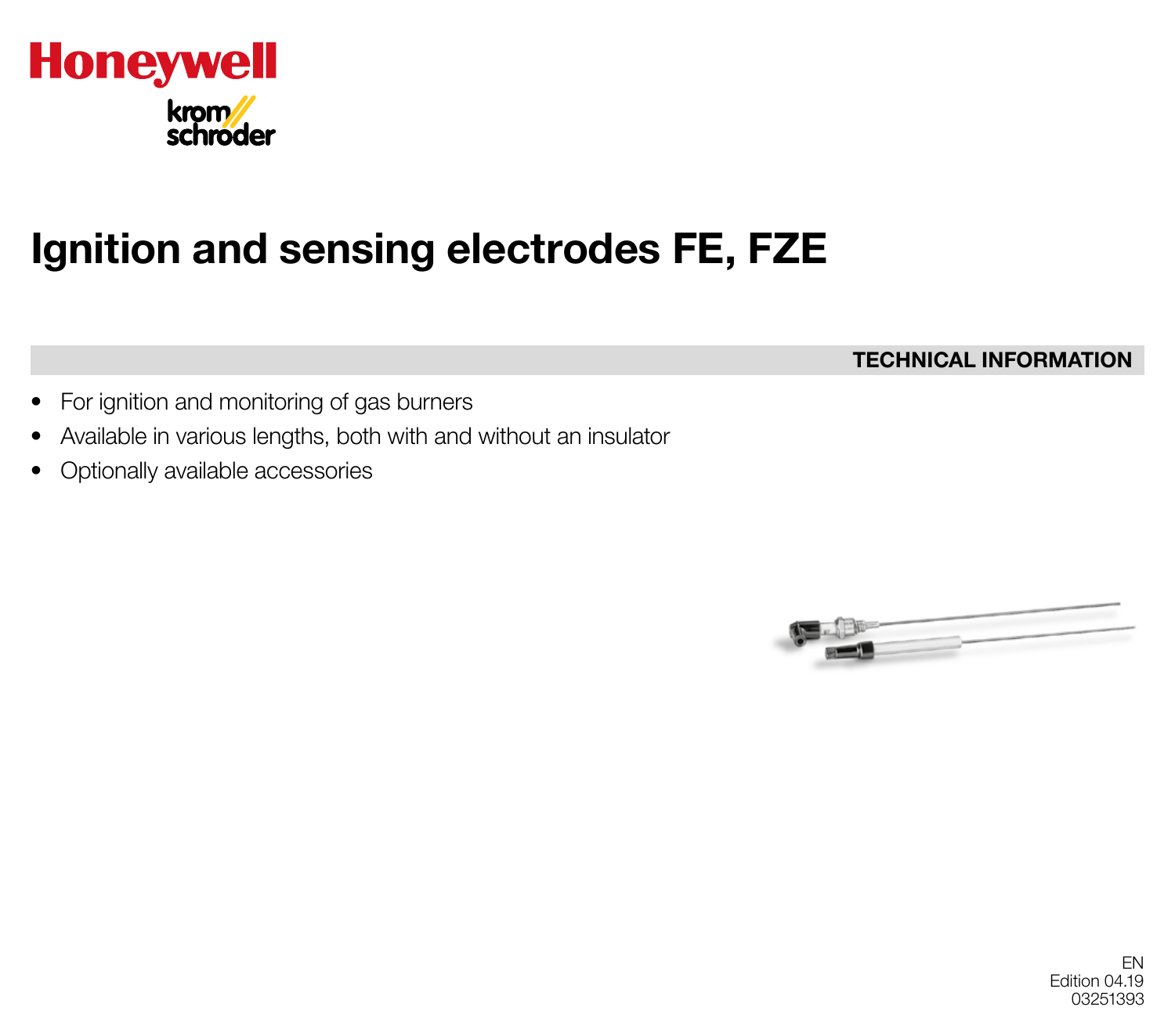# **Contents**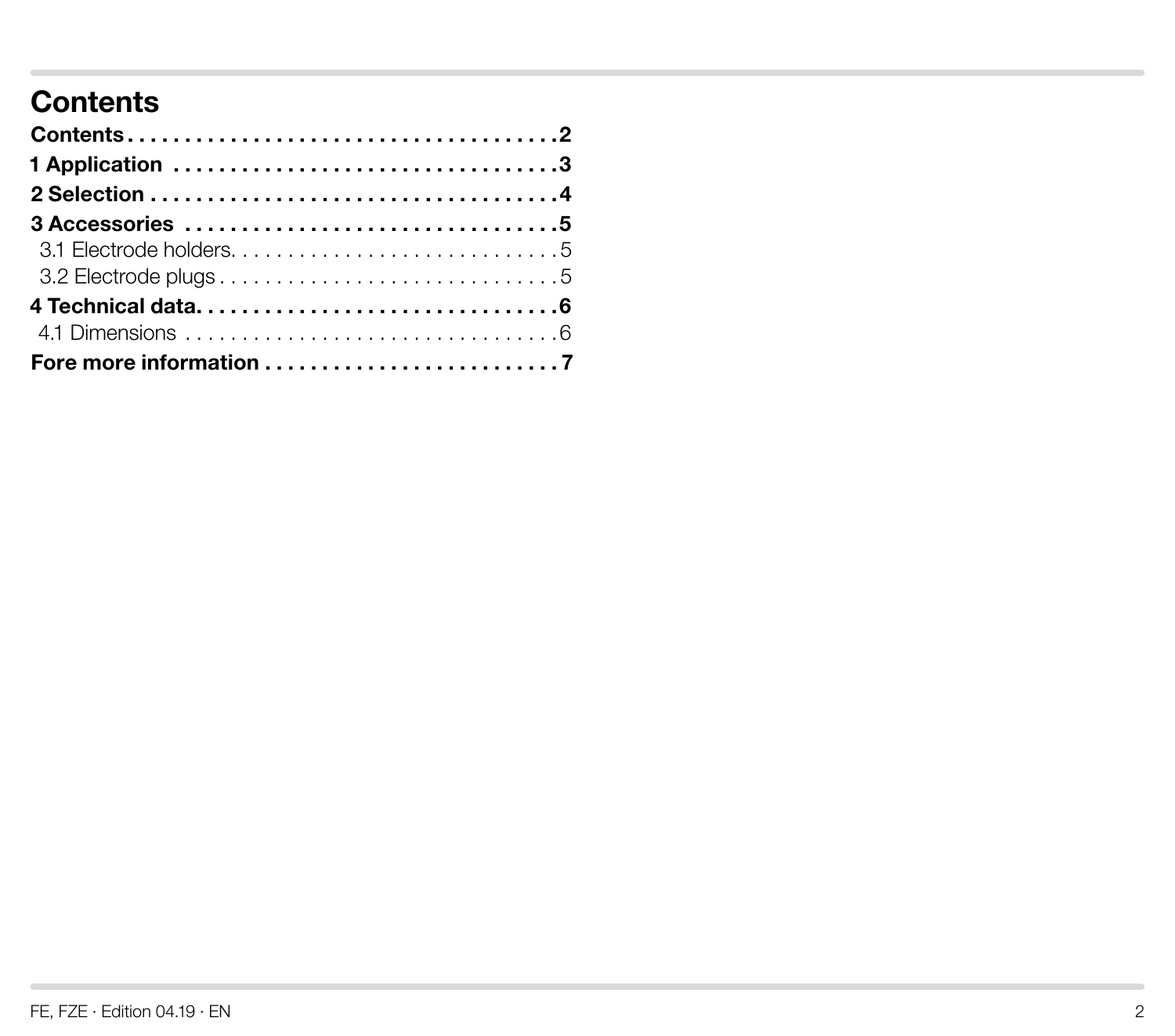# <span id="page-2-0"></span>1 Application



#### *FE with straight electrode plug*



*FZE with angle electrode plug*

The ignition and sensing electrodes FE and FZE are designed for ignition and monitoring of gas burners. The ignition and sensing electrode FZE is available in various lengths, both with and without an insulator. For optionally available accessories such as electrode holders or plugs, see page page 5 (Electrode holders).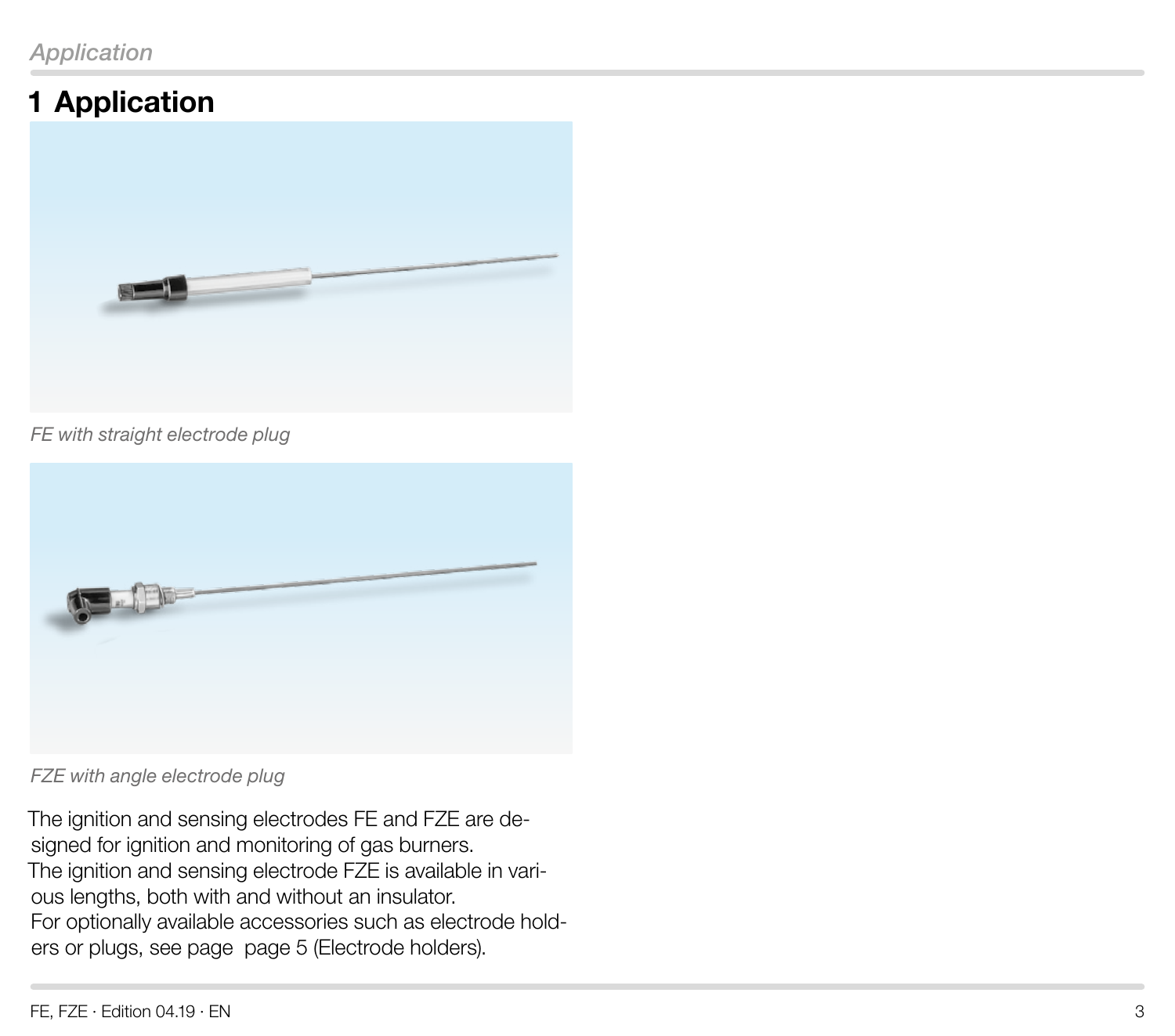# <span id="page-3-0"></span>2 Selection

## **FE**

Electrode with insulator for ignition and monitoring

| <b>Option</b>                   | l si si |
|---------------------------------|---------|
| l Insolator                     |         |
| Length of electrode rod<br>[mm] | 200     |

#### **FZE**

Electrodes with or without insulator for ignition and monitoring

| <b>Option</b>                   | FZE                              |
|---------------------------------|----------------------------------|
| Insolator                       | with or without                  |
| Length of electrode rod<br>[mm] | 300, 400, 500, 600 <sup>1)</sup> |

*1) Other lengths on request.*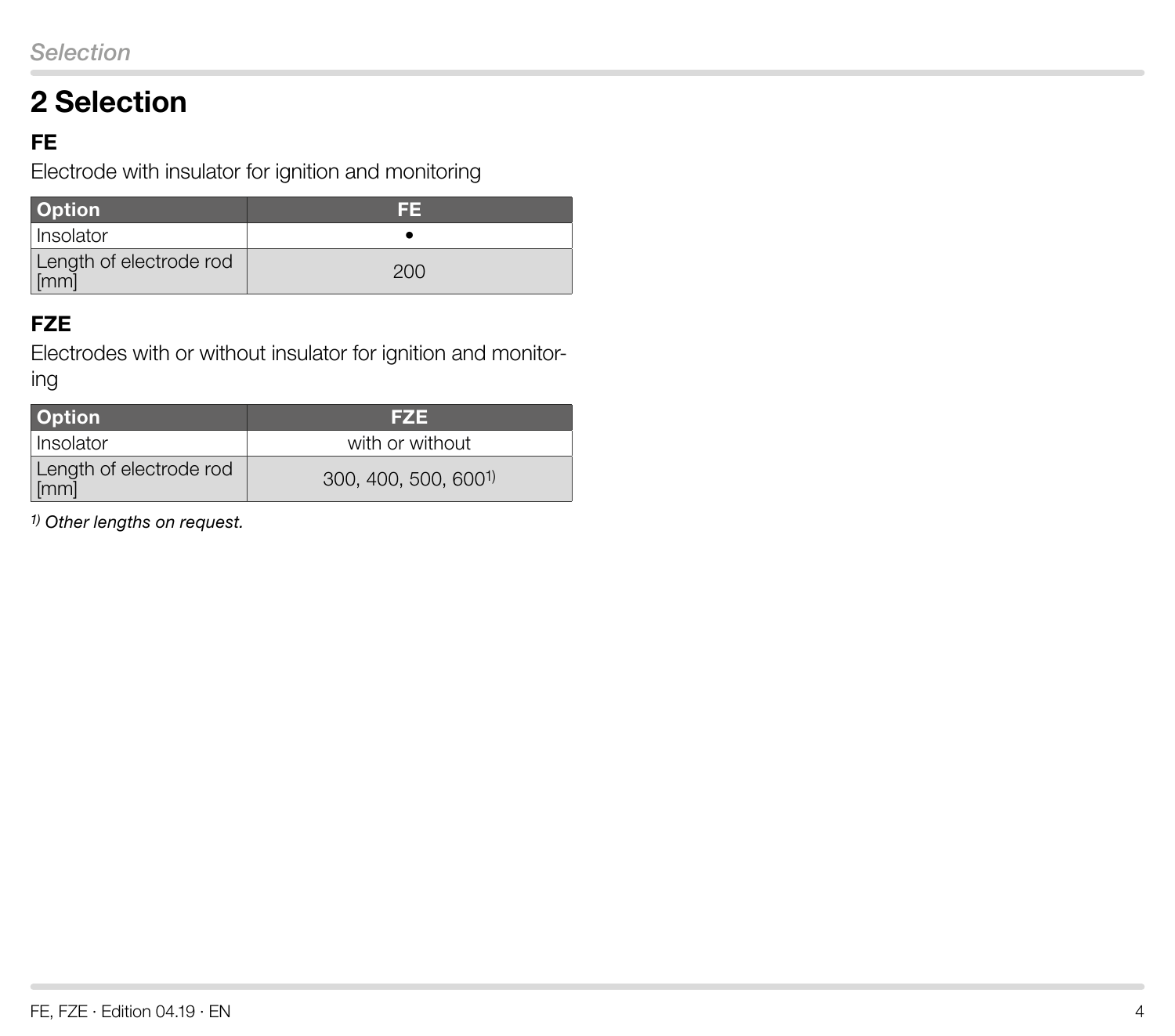# <span id="page-4-0"></span>3 Accessories

## 3.1 Electrode holders

**FE** 



Order No. 75442337

## **FZE**



Adapter piece R1/2–M14 × 1.25 Order No. 34453650

## 3.2 Electrode plugs



| <b>Plugs</b>           | <b>Description</b>                                                                                                                       |  |  |
|------------------------|------------------------------------------------------------------------------------------------------------------------------------------|--|--|
| 52                     | Connection $\varnothing$ : 4 mm,                                                                                                         |  |  |
| Ø19.8                  | Material: PBT,                                                                                                                           |  |  |
| Ø14                    | Order No. 04115302                                                                                                                       |  |  |
| 62.5<br>020<br>Ø11.5   | Connection Ø: 6 mm,<br>Interference suppressed,<br>Material: PBT,<br>Order No. 04115306                                                  |  |  |
| 36.6                   | Connection $\varnothing$ : 4 mm,                                                                                                         |  |  |
| 022.8                  | Interference suppressed,                                                                                                                 |  |  |
| 54.4                   | Material: PBT,                                                                                                                           |  |  |
| _<br>Ø14               | Order No. 04115308                                                                                                                       |  |  |
| 21<br>Ø18<br>29<br>Q10 | Connection $\varnothing$ : 4 mm.<br>Material: Silicone rubber,<br>Order No. 04115309                                                     |  |  |
| 80<br>$10^{14}$        | Connection $\varnothing$ : 4 mm,<br>Interference suppressed,<br>Material: PBT, Silicone rubber,<br>splash proof,<br>Bestell-Nr. 75459221 |  |  |
| 50                     | Connection $\varnothing$ : 4 mm,                                                                                                         |  |  |
| 020                    | Material: Ceramics,                                                                                                                      |  |  |
| $\emptyset$ 12         | Order No. 04115314                                                                                                                       |  |  |
| 52.5                   | Connection Ø: 7 mm,                                                                                                                      |  |  |
| $\sim$ 10              | Interference suppressed,                                                                                                                 |  |  |
| $\varnothing$ 7.61     | Material: Epoxy resin,<br>Order No. 04115319                                                                                             |  |  |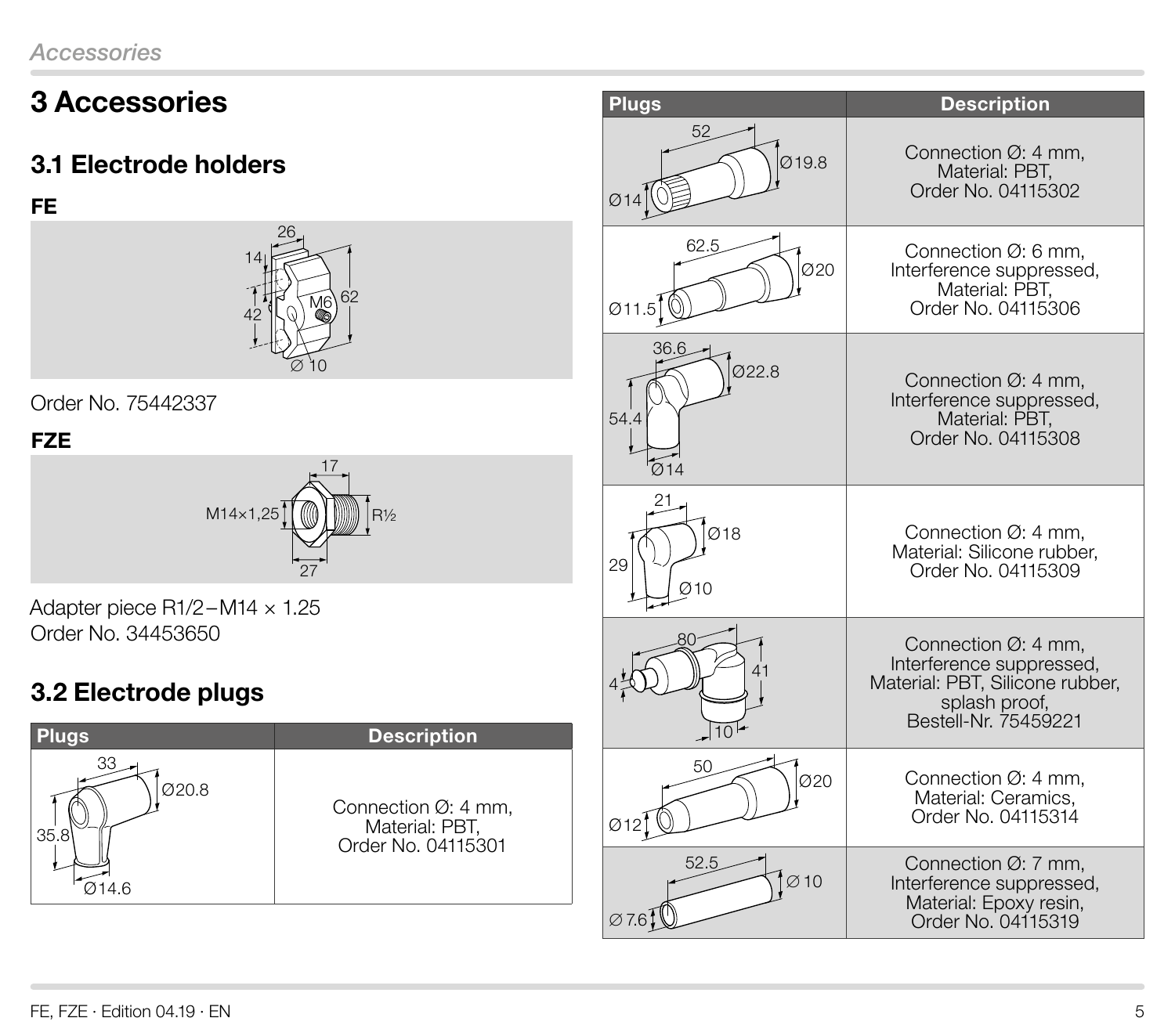# <span id="page-5-0"></span>4 Technical data

Electrode material: heating conductor quality.

## 4.1 Dimensions

#### **FE**



| <b>Type</b>            | М<br>[mm] | L <sub>2</sub><br>[mm] | <b>Insulator A</b><br>$(Ø 11$ mm, length =<br>100 mm) |
|------------------------|-----------|------------------------|-------------------------------------------------------|
| <b>FZE 300</b>         | 300       |                        |                                                       |
| <b>FZE 400</b>         | 400       |                        |                                                       |
| <b>FZE 500</b>         | 500       |                        |                                                       |
| <b>FZE 600</b>         | 600       |                        |                                                       |
| FZE 300 insulat-<br>ed | 300       | 185                    | 1x                                                    |
| FZE 400 insulat-<br>ed | 400       | 185                    | 2x                                                    |
| FZE 500 insulat-<br>ed | 500       | 185                    | Зx                                                    |
| FZE 600 insulat-<br>ed | 600       | 185                    | 4x                                                    |

**FZE**